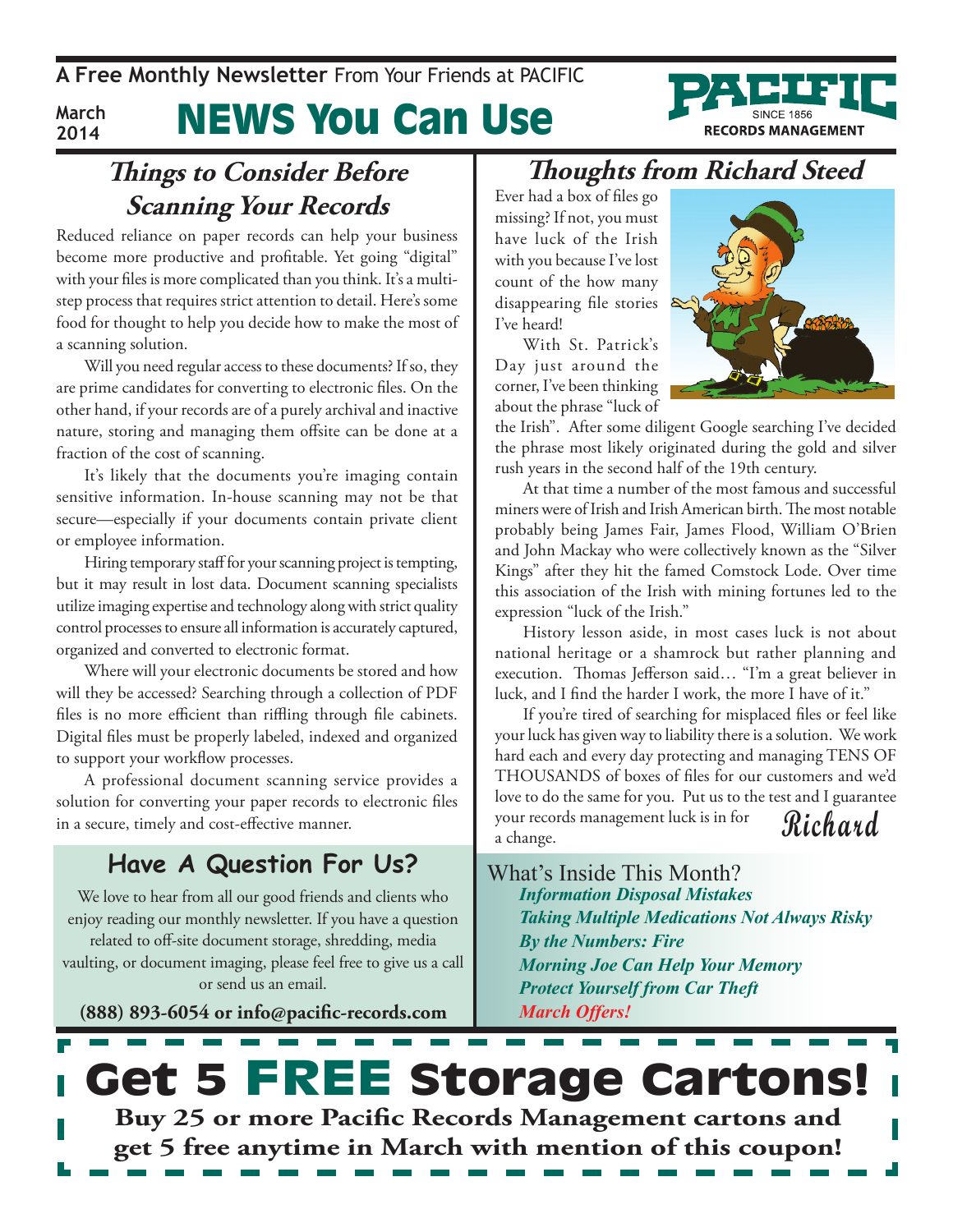## **Taking Multiple Medications Not Always Risky**

Many seniors take multiple medications to treat a variety of conditions. It has long been accepted that this increases health risks, as there is greater possibility for drug interactions and overdose of similarly-working medications. However, researchers at the Cambridge Centre for Health Services Research in the UK have found that the risks tend to increase only in certain circumstances.

The researchers found that patients taking multiple medications for a single illness were indeed at greater risk for complications or adverse health effects. These patients, who were taking 10 or more medications for a single condition, were three times more likely to have an unplanned admission to the hospital than patients who were taking only one to three medications for a single illness.

Patients who had multiple health conditions requiring medications, but who only were prescribed one or two different medications for each condition, were at lower risk for complications. In other words, taking many medications overall is not the problem. Issues arise when there are multiple medications all trying to treat the same condition. In this case, there can be a risk of increased adverse reactions.

It is important for doctors to look for signs of drug interaction and complications in their patients who are on multiple medications. This is especially crucial when a new drug is added to the patient's regimen to treat an existing condition. It may be necessary at that time to drop some of the existing medications to prevent complications. You should always talk to your doctor about all of your medications at each visit, and be sure to ask if any new drug might interact negatively with your existing medications.

### **Corporate Shakeup**

A manufacturing company got a new CEO who was determined to shake things up at his new company. While touring the factory floor for the first time, he noticed a man leaning up against a wall near a door. The CEO didn't like the look of this slacker. All the workers watched as the CEO walked up to the young man and asked, "How much money do you make a week?"

A little surprised, the man answered, "About \$400."

The CEO said, "Wait right here." He walked to the office and came back with \$800 in his hand. He handed it to the young man and said, "Here's two week's pay. Now get out of here."

The young man hurriedly left, and the CEO, feeling pretty good about himself, asked the workers, "Can anyone tell me what that goof ball did here?"

A voice from the back of the floor called out, "He's the pizza delivery guy."

## **March Holidays and Events**

1 World Compliment Day

- 1-7 National Write a Letter of Appreciation Week 2 Namesake Day
- 2-8 National Consumer Protection Week
- 3 Fun Facts About Names Day
- 3-7 National School Breakfast Week
- 3-7 National School Breakfast Week

3-9 Women of Aviation Worldwide Week

4 International Pancake Day

- 4 Mardi Gras
- 5 Discover What Your Name Means Day
- 6 Nametag Day

7 World Day of Prayer

- 8 International Working Women's Day
- 8-14 National Procrastination Week
- 9 Daylight Saving Time Begins
- 9-15 Teen Tech Week
- 10 Fill Our Staplers Day
- 10-16 Brain Awareness Week
- 11 Organize Your Home Office Day
- 12 Registered Dietician Day

13 World Kidney Day

- 14 Pi Day
- 15 Brutus Day
- 15 National Quilting Day
- 15 True Confessions Day
- 16 Freedom of Information Day
- 16-22 National Poison Prevention Week
- 17 Saint Patrick's Day
- 17-23 World Folk Tales and Fables Week
- 18 Forgive Mom and Dad Day
- 20 First Day of Spring
- 21 World Down Syndrome Day
- 22 International Day of the Seal
- 22 World Water Day
- 23 World Meteorological Day
- 23-29 National Protocol Officers Week
- 24 World Tuberculosis Day
- 25 Pecan Day
- 25 Tolkien Reading Day
- 26 Legal Assistants Day
- 29 National Mom and Pop Business Owners Day
- 30 Doctors' Day

#### **March is also . . .**

Credit Education Month Employee Spirit Month International Ideas Month International Listening Awareness Month International Mirth Month Irish-American Heritage Month

The material contained in this newsletter is for informational purposes only and is based upon sources believed to be reliable and authoritative; however, it has not been independently verified by us. This newsletter should not be construed as offering professional advice. For guidance on a specific matter, please consult a qualified professional.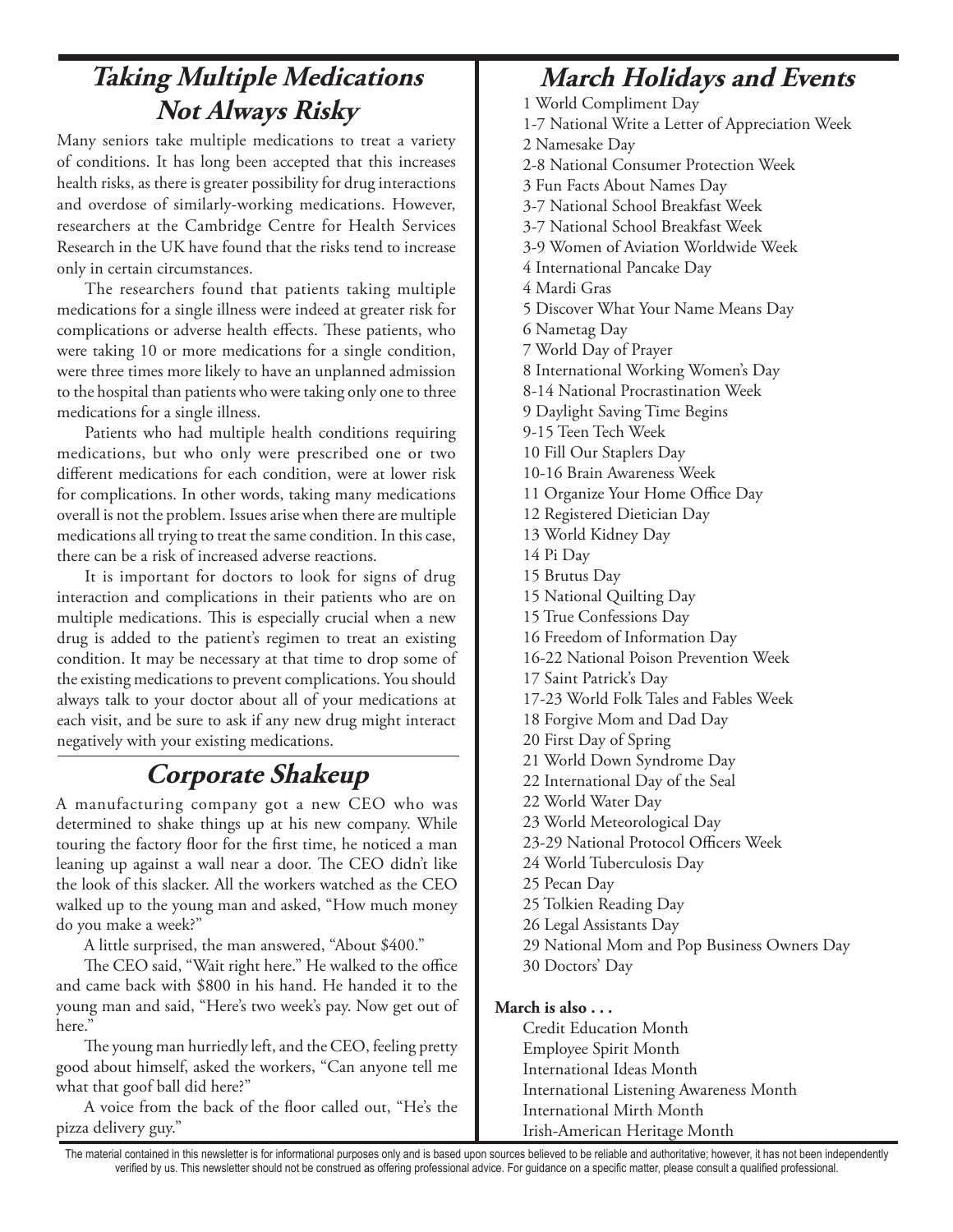# PacBlog

## **Three Easily Preventable Information Disposal Mistakes**

PacBlog is the monthly web log of Pacific Records Storage To read this month's installment, please click the title below.

#### [http://pacific-records.com/three-easily-preventable](http://pacific-records.com/three-easily-preventable-information-disposal-mistakes)[information-disposal-mistakes](http://pacific-records.com/three-easily-preventable-information-disposal-mistakes)

You may also access the PacBlog at the URL below. There you will find this month's installment along with archives of previous installments.

#### **http://pacific-records.com/category/pacnews**

## **Irish Toasts**

Here are some fun Irish Toasts to surpise your friends and family with, should the occasion arise.

- May you have warm words on a cold evening, a full moon on a dark night, and a smooth road all the way to your door.
- May your right hand always be stretched out in friendship but never in want.
- May you be poor in misfortune, rich in blessings, slow to make enemies and quick to make friends. And may you know nothing but happiness from this day forward.
- May your home always be too small to hold all your friends.

### **Do You Want To Win A \$25 VISA Gift Card?**



Each month we'll give you a new challenge of some type. All those who reply with a correct answer are eligible to win. At the end of the month we'll draw a lucky name.

Here is this month's challenge:

It begins and ends with letter 5 for sure, but contains one letter, two or three or more!

**Last Month's Answer to:** *Two people were in a completely sealed room. Then there were three people. How?*

**A baby was born**

**Last month's Winner: Loretta Flynn Downey Brand**

Email your answer to **info@pacific-records.com**

## **By the Numbers: Fire**

- There are about 70,000 reported wildfires in the United States each year.
- Residential fires result in almost \$8 billion in losses each year.
- In the United States, a fire department responds to a fire every 23 seconds.
- Lightning causes almost 10,000 fires each year.
- The United States' mortality rate from fires ranks eighth among developed countries.

*Sources: U.S. Fire Administration, National Fire Protection Association*

## **Green Living Tip**

If you'd like to increase your bike use, consider purchasing a bike trailer. While designed mainly to haul kids around with you, a bike trailer can also be used to bring home groceries, garden supplies, take-out food, small



furniture, library books, or anything that can easily fit into the trailer compartment.



# 3 months FREE secure Destruction service

*Get 3 months of free Secure Destruction service when you sign up for a new Secure Destruction account with a one-year agreement. Just mention this coupon! Email info@pacific-records.com for more information.*